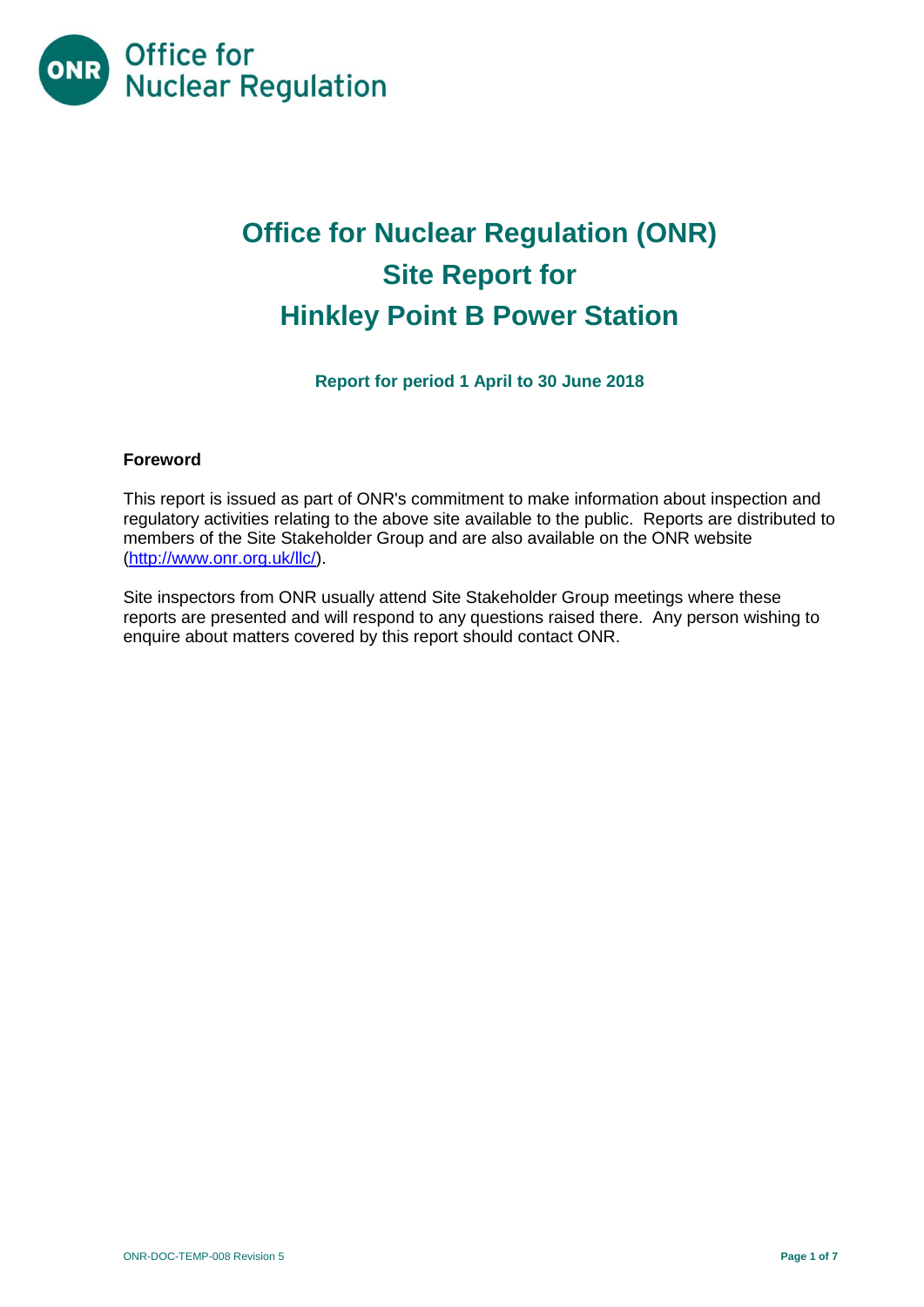# **TABLE OF CONTENTS**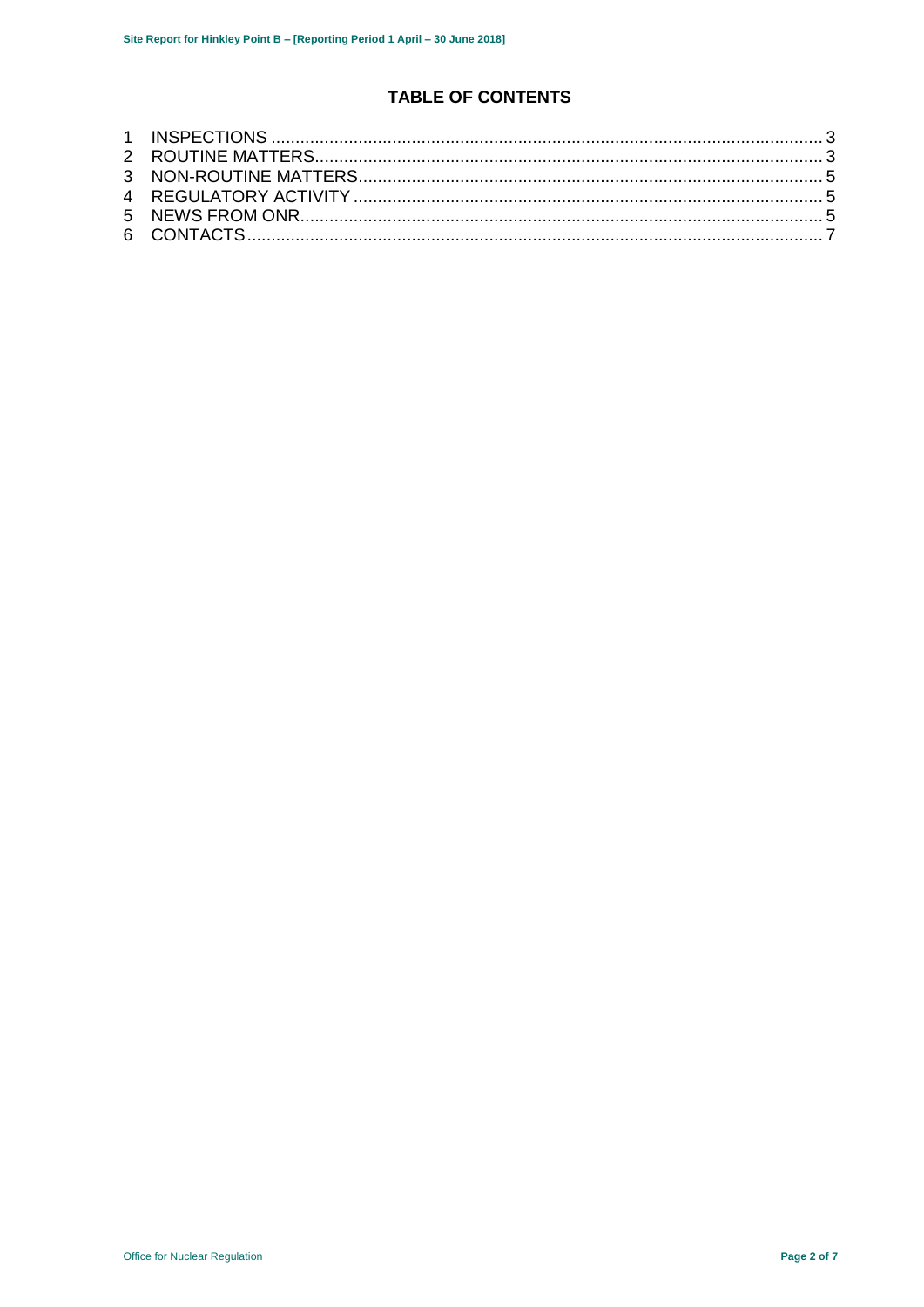# <span id="page-2-0"></span>**1 INSPECTIONS**

#### **1.1 Dates of inspection**

- 1. The ONR site inspector made inspections on the following dates during the report period:
	- $-3 5$  April 2018
	- 2 May 2018
	- $-5 6$  and 19-20 June 2018
- 2. In addition, ONR specialist inspectors undertook inspections on the following dates during the quarter:
	- 10 11 April (Mechanical Engineering)
	- 17 18 April (Control and Instrumentation)
	- 17 April (Electrical)
	- 19 April (Radiological Protection)
	- 17 18 April (Structural Integrity)
	- 25 26 April (Conventional Safety).

#### <span id="page-2-1"></span>**2 ROUTINE MATTERS**

#### **2.1 Inspections**

- 3. Inspections are undertaken as part of the process for monitoring compliance with:
	- **the conditions attached by ONR to the nuclear site licence granted under the** Nuclear Installations Act 1965 (NIA65) (as amended);
	- **the Energy Act 2013**
	- the Health and Safety at Work Act 1974 (HSWA74); and
	- regulations made under HSWA74, for example the Ionising Radiations Regulations 1999 (IRR99) and the Management of Health and Safety at Work Regulations 1999 (MHSWR99).
- 4. The inspections entail monitoring the licensee's actions on the site in relation to incidents, operations, maintenance, projects, modifications, safety case changes and any other matters that may affect safety. The licensee is required to make and implement adequate arrangements under the conditions attached to the licence in order to ensure legal compliance. Inspections seek to judge both the adequacy of these arrangements and their implementation.
- 5. In this period, routine inspections of (site/station) covered the following:

#### Management of operations including control and supervision.

- 6. This inspection was carried out against Licence Condition 26 (Control and Supervision of Operations). The purpose of this condition is to ensure that all safety related operations are only carried out under the control and supervision of suitably qualified and experienced personnel. This inspection focussed on the control and supervision of operations, including maintenance, during the reactor 4 outage.
- 7. The ONR inspector carried out plant visits to observe supervision in the field to confirm that procedures for control and supervision were being implemented satisfactorily. The inspector was satisfied that the licensee was meeting relevant good practice when compared to ONR guidance and judged that an Integrated Intervention Strategy (IIS) rating of green is appropriate.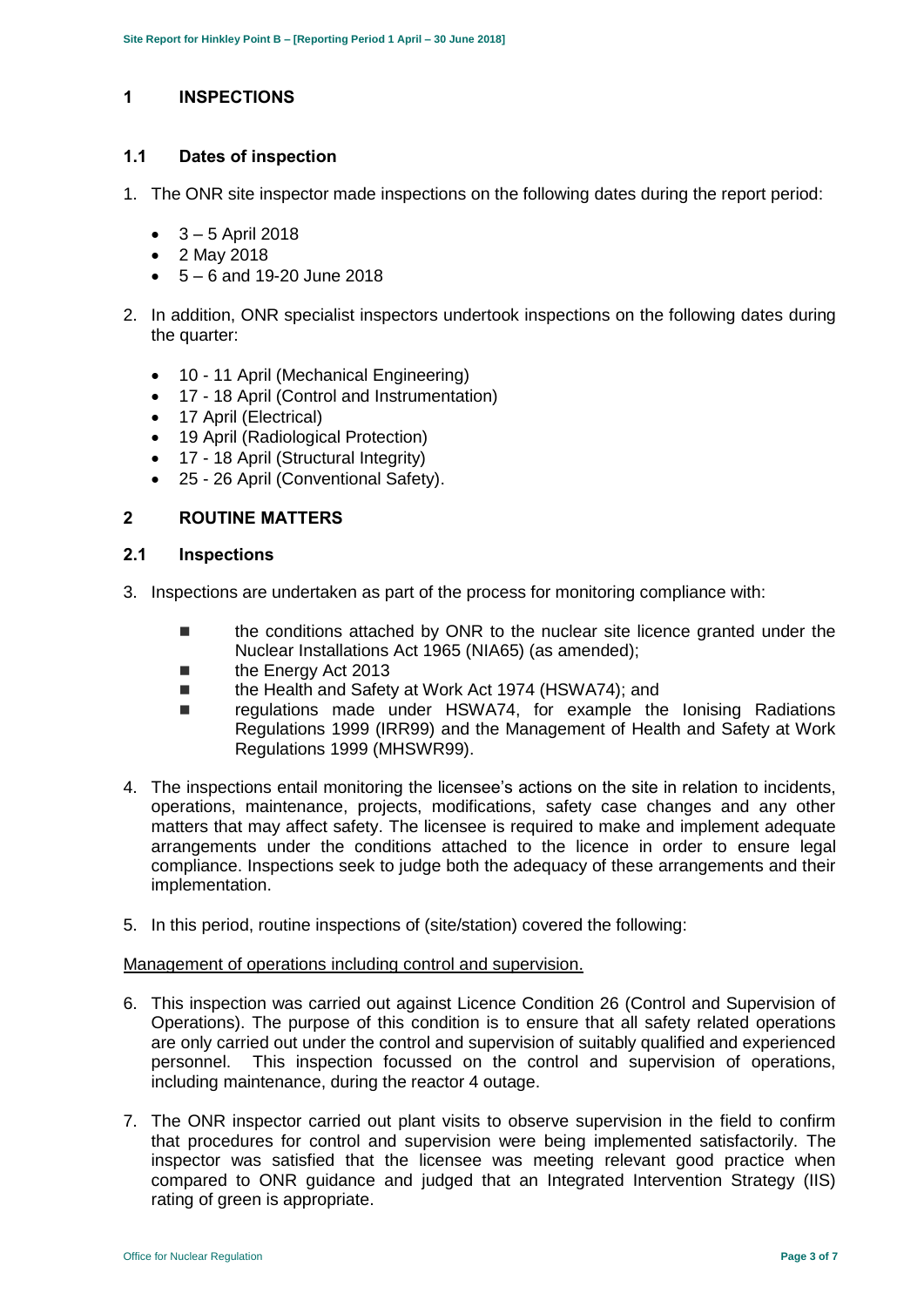#### System Based Inspections (SBI)

- 8. In addition to our compliance inspections based on the conditions attached to the nuclear site licence, ONR inspectors also inspect operating reactors against safety related systems. Each site has a safety case that demonstrates how it operates safely. For advanced gas cooled reactors, each of approximately thirty key systems will be inspected against the claims made upon them by the safety case. The aim is to systematically inspect all the significant safety related systems within a five-year cycle (six per year) to provide assurance of the site's safe operation and how the safety case is being implemented. Each of these system based inspections considers the relevant licence conditions below:
	- Licence condition 10: Training
	- Licence condition 23: Operating rules
	- Licence condition 24: Operating instructions
	- Licence condition 27: Safety mechanisms
	- Licence condition 28: Examination, inspection, maintenance and testing
	- Licence condition 34 (if applicable): Leakage and escape of radioactive material and radioactive waste
- 9. In this period one system based inspection (SBI) was carried out:

#### Transformers, Grid Systems, and Main Electrical System (SBI 09)

10. This System Based Inspection (SBI) was performed as these systems provide the infrastructure for electrical supplies to the entire site, including safety systems. The system needs to be resilient to a fault on the national electrical transmission grid to ensure electrical supplies to relevant safety systems can be maintained. The inspection concluded that Hinkley Point B has arrangements to ensure that the transformers, grid systems, and main electrical system is inspected, maintained and, as necessary, operated in accordance with the safety case. The inspection covered LCs 10, 23, 24, 27, and 28 and was rated as green on the basis that relevant good practice was met and any identified deficiencies in compliance arrangements were of minor significance. No intervention rating was assigned to LC 34 as leakage and escape of radioactive material was not applicable to this SBI

#### **2.2 Other work**

- 11. Site Licence Condition 30 Reactor 4 was shut down in March 2018 to undertake its Statutory Outage. ONR specialist inspectors and the nominated ONR site inspector carried out inspections during the outage including graphite, quality, structural integrity, conventional safety, electrical and control/instrumentation. The ONR inspectors sampled the outage activities throughout the shutdown and judged them to be adequate.
- 12. Consent was granted under licence condition 30(3) on 25 May 2018 allowing the licensee to return Reactor 4 to service. ONR's decision to grant consent is supported by a project assessment report which has been published on the ONR [website.](http://www.onr.org.uk/pars/2018/index.htm)
- 13. Familiarisation visits were carried out for the new Nominated Site Inspector, who will be appointed on the 1st July. This included both inspectors carrying out joint inspections, carrying out a joint plant walkdown and attending the Site Stakeholder Group.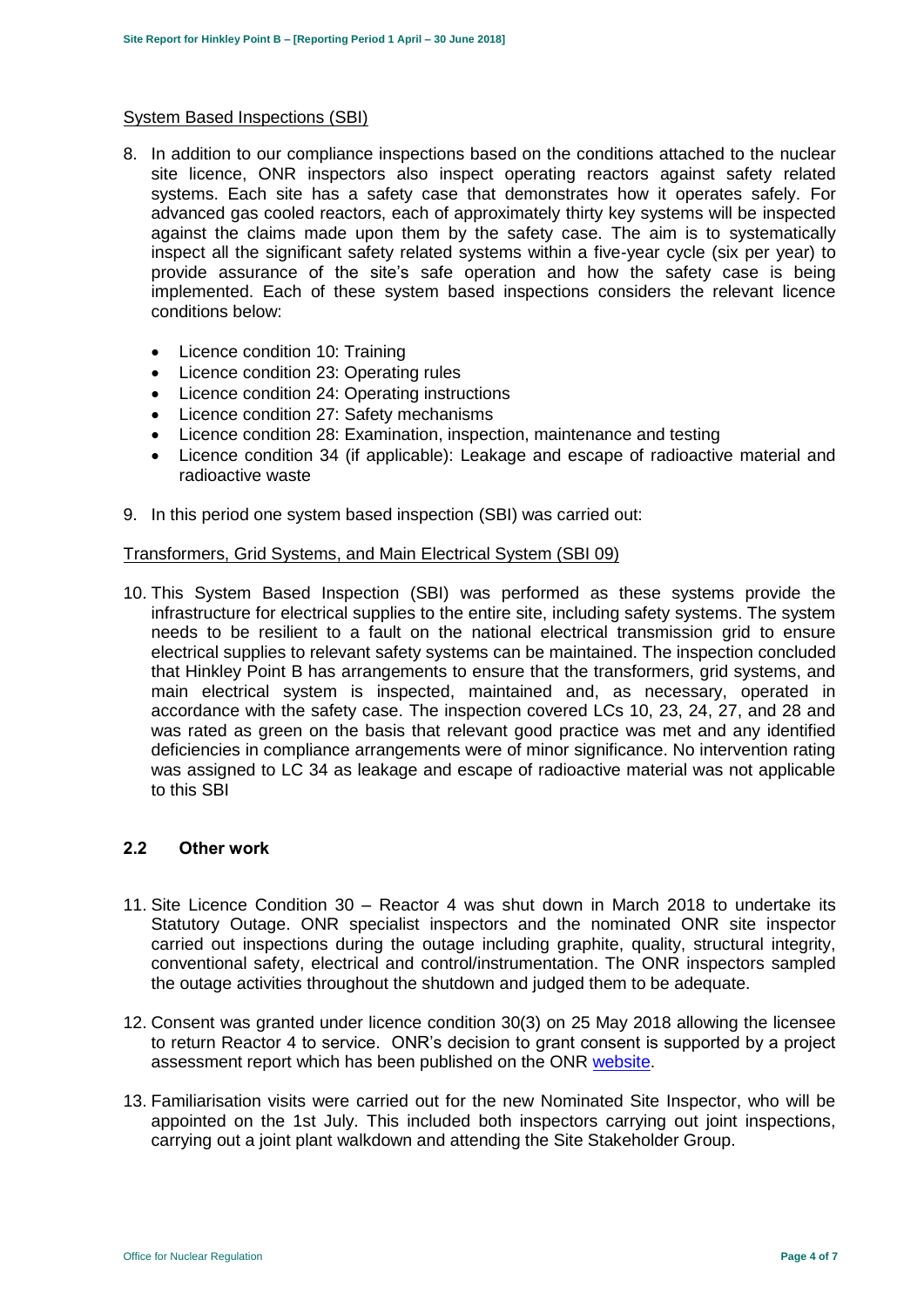# <span id="page-4-0"></span>**3 NON-ROUTINE MATTERS**

- 14. Licensees are required to have arrangements to respond to non-routine matters and events. ONR inspectors judge the adequacy of the licensee's response, including actions taken to implement any necessary improvements. Two non-routine matters arose in the period.
	- An unplanned trip of reactor 3 occurred whilst undertaking low power refuelling operations following a fuelling machine hoist overload protection trip. NGL identified the fault, which related to the type of plug in place in the fuel channel. NGL have initiated an investigation to determine the reason the type of plug was not identified before starting the operation.
	- During planned inspection of fuel pins in the spent fuel cooling ponds a misalignment of fuel pins was identified. NGL carried out further inspections of spent fuel and identified further examples of fuel pin misalignment. There was no evidence of fuel pin failure or leakage and there was no challenge to the safety case.

# <span id="page-4-1"></span>**4 REGULATORY ACTIVITY**

15. ONR may issue formal documents to ensure compliance with regulatory requirements. Under nuclear site licence conditions, ONR issues regulatory documents, which either permit an activity or require some form of action to be taken; these are usually collectively termed 'Licence Instruments' (LIs), but can take other forms. In addition, inspectors may take a range of enforcement actions, to include issuing an Enforcement Notice. One Licence Instrument was issued during the period:

# **Table 1 Licence Instruments and Enforcement Notices Issued by ONR during this period**

| <b>Date</b> | <b>Tvpe</b>        | <b>Ref No</b> | <b>Description</b>                                   |
|-------------|--------------------|---------------|------------------------------------------------------|
| 25/05/2018  | Licence Instrument | LI 557        | Consent to re-start reactor 4 after statutory outage |

Reports detailing the above regulatory decisions can be found on the ONR website at [http://www.onr.org.uk/pars/.](http://www.onr.org.uk/pars/)

# <span id="page-4-2"></span>**5 NEWS FROM ONR**

#### Stakeholder Engagement

- 16. On 9 May we held our ONR annual Industry Conference, with the theme 'Public Safety everyone's responsibility.' Delegates from more than 45 different organisations attended, and we were delighted that Richard Harrington, Parliamentary under Secretary of State, Minister for Business and Industry, was able to join us to deliver a keynote speech. The conference provided us with an opportunity to engage directly with senior representatives from across industry and government on a number of topical and strategic issues affecting the sector.
- 17. As part of our continued stakeholder engagement work, we welcomed finance professionals from a number of nuclear site licensees and dutyholders to seminars in London and Birmingham in June. Led by our Finance Director, Sarah High, we hosted the seminars to provide the industry with a better understanding of our charging methodology, the principles we apply, and how the charging process works. To accompany the seminars we have also published a new booklet – [How we charge for Nuclear Regulation](http://www.onr.org.uk/documents/2018/how-we-charge-for-nuclear-regulation.pdf) – which is available on our [website.](http://www.onr.org.uk/documents/2018/how-we-charge-for-nuclear-regulation.pdf)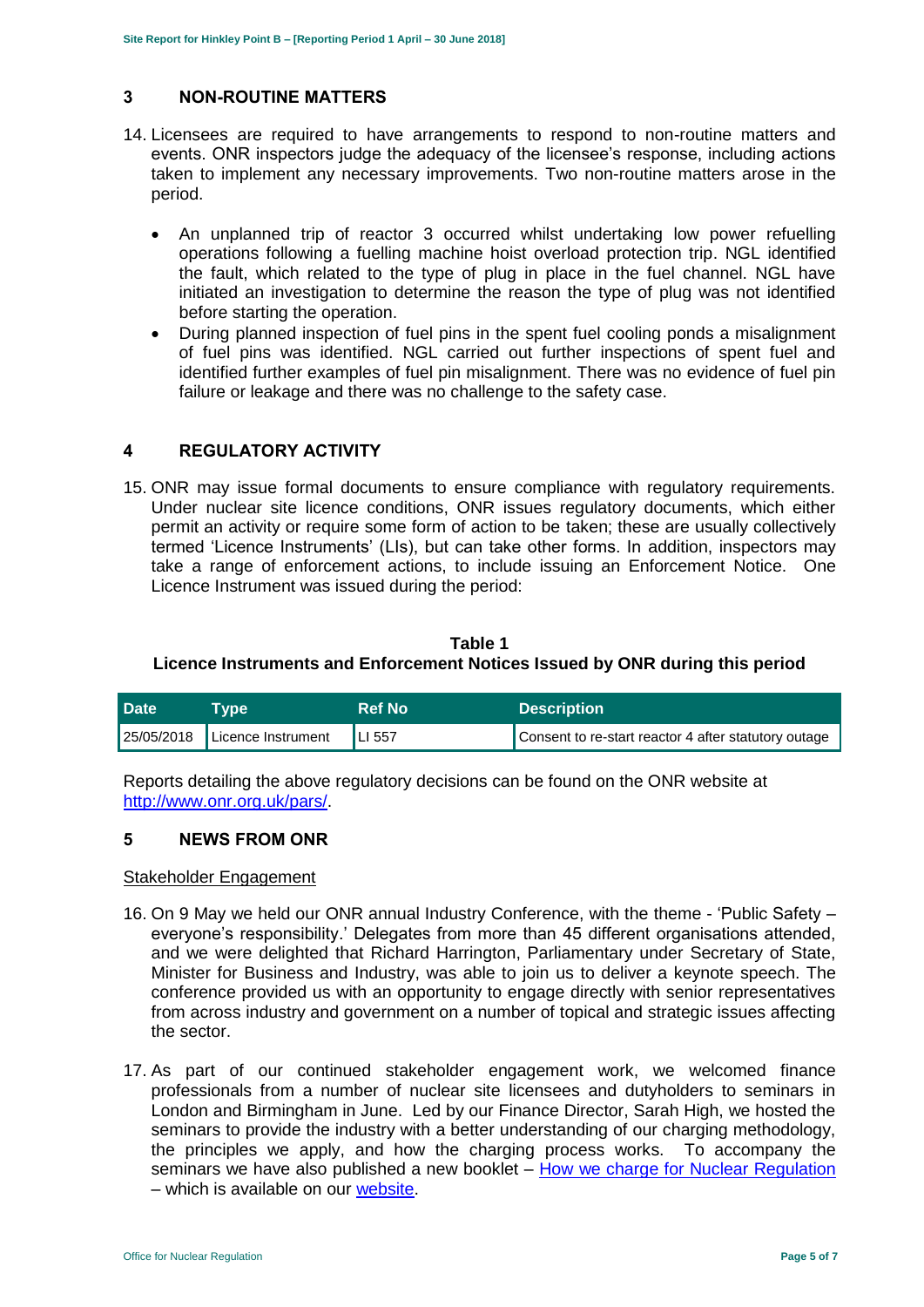18. The next ONR/NGO engagement forum will take place on 11 October in London. This is a forum to discuss strategic, cross-cutting regulatory matters. Site specific matters are normally addressed via Site Stakeholder Groups. We are always keen to engage with a range of stakeholders and groups on nuclear safety and security issues, so if you do represent a nuclear-interest Non-Governmental Organisation, and are not already involved through our forum or via a Site Stakeholder Group, then please get in touch with the ONR Communications team for further details, via [contact@onr.gov.uk](mailto:contact@onr.gov.uk)

#### Regulatory News

- 19. A delegation from ONR, led by Chief Nuclear Inspector Mark Foy, supported the UK's contribution to the 6th Joint Convention review meeting in Vienna. Bringing together 78 countries from around the world, the Joint Convention on the Safety of Spent Fuel Management and the Safety of Radioactive Waste Management is the world's leading international forum for ensuring society and the environment are protected from hazards arising from spent fuel and radioactive waste. Further details can be found on the [IAEA](https://www.iaea.org/events/sixth-review-meeting-of-the-contracting-parties-to-the-joint-convention-on-the-safety-of-spent-fuel-management-and-on-the-safety-of-radioactive-waste-management-joint-convention)  [website.](https://www.iaea.org/events/sixth-review-meeting-of-the-contracting-parties-to-the-joint-convention-on-the-safety-of-spent-fuel-management-and-on-the-safety-of-radioactive-waste-management-joint-convention)
- 20. We have notified Sellafield Ltd of our intention to prosecute the company for offences under Section 2 (1) of the Health and Safety at Work etc. Act (1974). The charge relates to an incident on 5 February, 2017, at a facility which handles special nuclear materials, which resulted in personal contamination to a Sellafield Ltd employee. The decision to prosecute follows an ONR investigation into the incident.
- 21. In May we awarded the contract for delivery of the UK Nuclear Safeguards Information Management and Reporting System (SIMRS) to Axis 12 Ltd. The IT system is necessary for us to establish a domestic safeguards regime after the UK's withdrawal from the Euratom Treaty. The government has now launched the consultation on Nuclear Safeguards Regulation, further details can be found on our [website.](http://news.onr.org.uk/2018/07/government-consults-on-nuclear-safeguards-regulations/)

#### Corporate News

- 22. In May we published a self-assessment exercise to update on how well our activity currently aligns with the Regulators' Code, which came into effect in April 2014 to provide a framework for how regulators should engage with those they regulate. The full report is available on our [website.](http://www.onr.org.uk/regulators-code.htm)
- 23. In June we published our Annual Report and Accounts highlighting the extent of our regulatory activities. During the 17/18 year over 1,000 inspections were carried out across 36 licensed sites and transport dutyholders, ensuring the required standards of safety and security were met to protect the public and workers. The full report is available on ou[r](http://news.onr.org.uk/2018/06/annual-report-and-accounts-published/) [website](http://news.onr.org.uk/2018/06/annual-report-and-accounts-published/).
- 24. In July we published our second [gender pay report.](http://news.onr.org.uk/2018/07/onr-publishes-second-gender-pay-report/) The organisation-wide results show that ONR has a mean gender pay gap of 35.2%, which is wider than last year, although it is broadly similar to the rest of the UK nuclear industry and anticipated given our workforce profile, and that of the industries from which we have historically recruited. ONR is committed to addressing this issue and continues to focus on improving diversity and inclusion.
- 25. Our Chief Executive, Adriènne Kelbie, has agreed a three-year contract extension, taking her term of employment to January 2022.